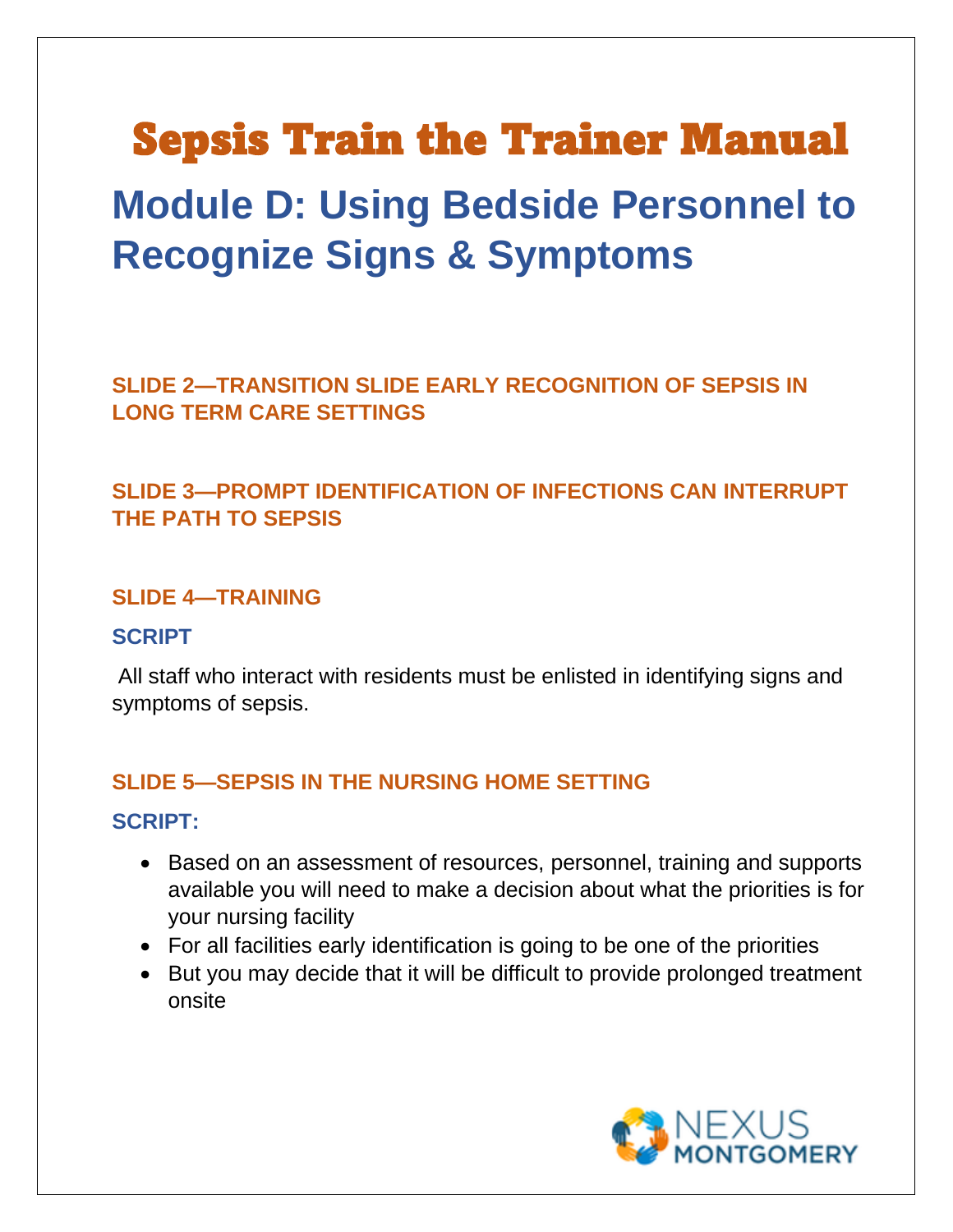• If that is the case then an additional priority to early identification will be ensuring that the process of transferring identified residents with sepsis occurs rapidly, that there is a warm handoff to ER personnel and that there is follow up to ensure communication of vital information such as lab values and a record of the assessment you performed in your facility.

#### **SLIDE 6—WHERE DOES SEPSIS START?**

## **SCRIPT**

We have two buckets of residents. Those who develop sepsis for the first time in a long-term care setting. The second bucket is those who were treated for sepsis and who are discharged after treatment to a long-term care facility.

## **SLIDE 7—STOP AND WATCH:**

#### **SCRIPT**

The Stop and Watch tool is intended for personnel with a lower level of training. This could be used to assist CNAs or LPNS who are delivering bedside care.

- This is an easy tool for someone to use.
- It could even be used to train family members and people working in ancillary services e.g., physical therapy or food service.
- It does not require labs or even vital sign data to make a determination whether to alert a higher trained person of a change in condition in a resident.

#### **SLIDE 8—MINNESOTA HOSPITAL ASSOCIATION**

The Minnesota Hospital Association developed a tool for use in skilled nursing facilities.

## **SLIDE 9—MINNESOTA HOSPITAL ASSOCIATION SEPSIS SCREENING TOOL**

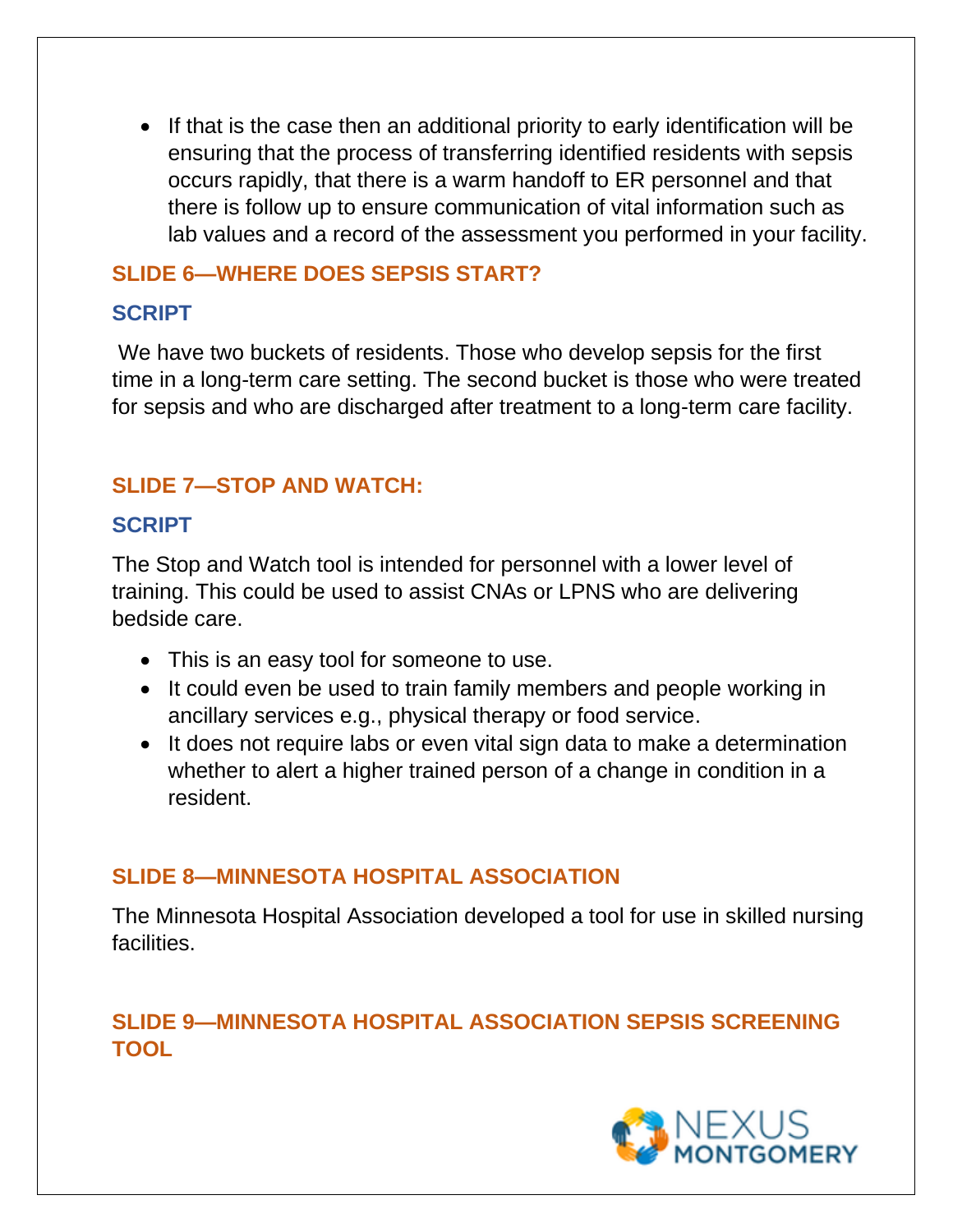The first part of the tool governs screening prior to notifying the attending physician or nurse practitioner on call.

- When there is an infection present, and the SIRS criteria are met then the screen is considered positive.
- This should trigger a discussion with nursing supervisors, a review of advanced directives and orders and some communication to the resident's designated family member or caregiver.
- Then the provider should be notified using accepted protocols e.g., for notification.

## **SLIDE 10—MINNESOTA HOSPITAL ASSOCIATION SEPSIS SCREENING TOOL**

Once the provider is notified, you will need to make decisions based on established protocols for whether the resident can be treated on site or should be transferred.

- This decision will depend upon the availability of trained personnel, supplies, equipment and medication.
- It will also depend upon directive that may be in place for a particular resident.

## **SLIDE 11—MINNESOTA HOSPITAL ASSOCIATION SEPSIS SCREENING TOOL USES**

This tool was created to foster a dialogue between front line medical staff (CNAs, LPNS, RNs) and clinicians.

- It was specifically designed for the skilled nursing home settings and other long term care settings.
- It was created in response to rising death rates from sepsis in older adults.

**SLIDE 12—MINNESOTA HOSPITAL ASSOCIATION SEPSIS SCREENING TOOL USES CONTINUED**

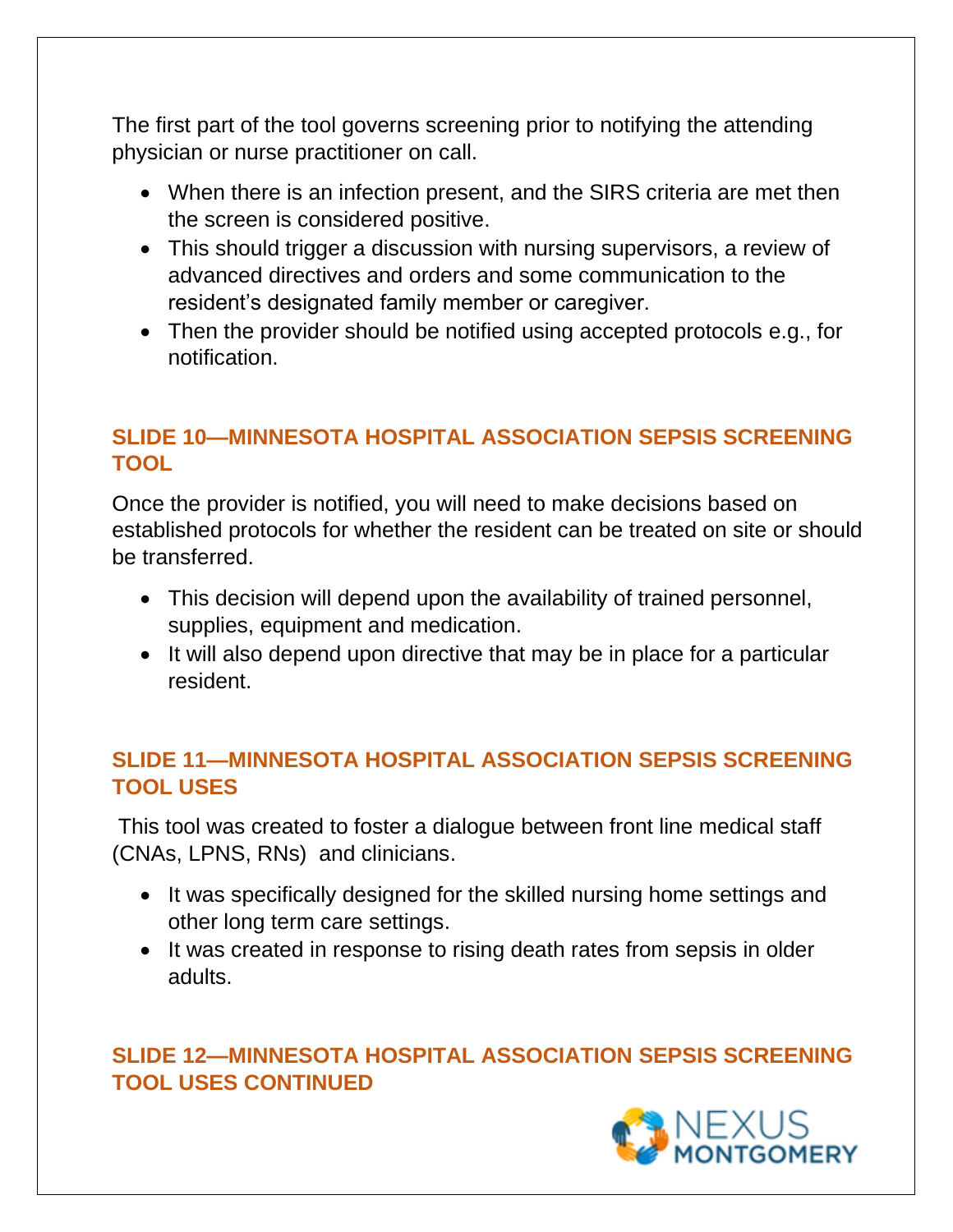The 100's make the tool really easy to remember and to apply.

- The screen is triggered if the temperature is above 100, if the heart rate is above 100 and if systolic blood pressure is below 100
- An additional criterion is mental status. Has the resident's mental status changed from their baseline?

## **SLIDE 13—ATLANTIC QUALITY IMPROVEMENT TOOL**

Here is another tool which was developed as part of a quality improvement project**.** This was funded by the Centers for Medicare and Medicaid Services.

It uses similar criteria to the other tools. Changes in vital signs or mental status coupled with signs of infection suggest a notification to the health care provider.

- Two of the criteria on the left side of the chart must be triggered along with signs of infection.
- The algorithm suggests additional actions that can be taken to confirm sepsis if the vital signs are not triggered.
- These labs include white blood cell count, 2 blood cultures, lactate levels, coagulation, serum creatinine, ,platelet count, bilirubin, urinalysis and urine culture, and blood glucose
- Reference values for these labs are included in the tool.

## **SLIDE 15—ATLANTIC SCREENING TOOL LIMITATIONS**

The tool is helpful in that it provides clear criteria for early identification of sepsis in nursing home facilities.

- The tool relies on laboratory tests ultimately, to determine if a resident is sepsis.
- This may be difficult to accomplish promptly in some skilled nursing facilities.
- The tool does not explicitly provide recommendations or criteria for transfer to an acute care facility.

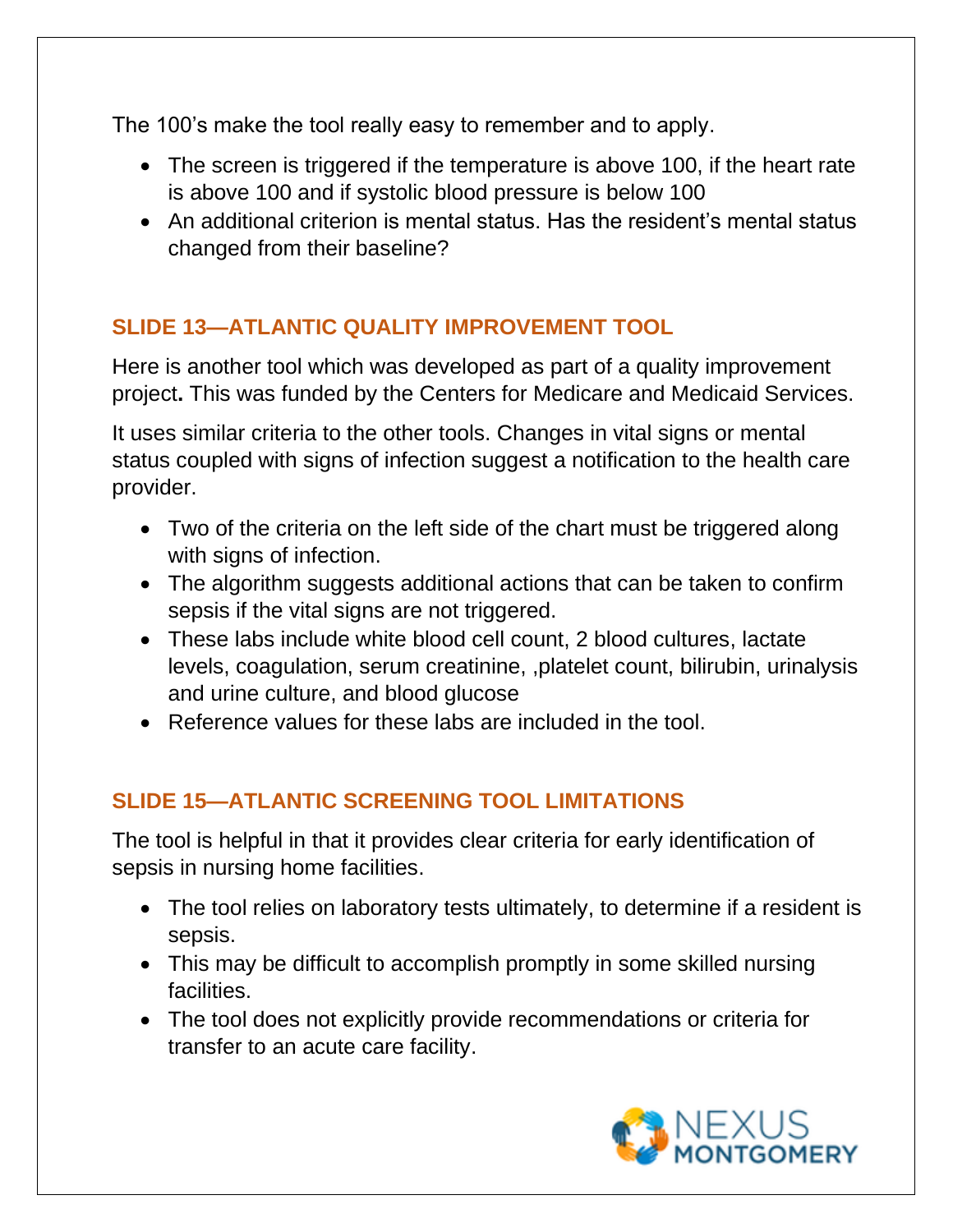#### **SLIDE 14—ATLANTIC SCREENING TOOL USES**

Includes vital sign and laboratory criteria for early identification of sepsis**.**  Includes consideration of patient's wishes.

## **SLIDE 16—SEVERE SEPSIS SCREENING TOOL**

The Nevada Severe Sepsis Coalition created a screening tool. This was also intended for skilled nursing facilities and long-term settings.

- It combines signs of infection and the SIRS criteria.
- Vital signs are used to pinpoint organs that might be failing.

#### **SLIDE 17—INFECTION**

If a resident is showing signs of infection or is on antibiotic therapy that is an early warning sign. If vital signs are such that the SIRS criteria are met, then another warning sign exists.

#### **SLIDE 19—ORGAN DYSFUNCTION**

If there are signs of organ dysfunction in a particular system another warning sign exists and it can also guide the search for a specific site for infection if that is not known.

#### **SLIDE 20—LABS**

Recent labs provide an additional indicator of sepsis**.** Reference values are provided.

#### **SLIDE 21—LABS CONTINUED**

If one laboratory value exceeds the reference thresholds that is a sign warning of possible sepsis.

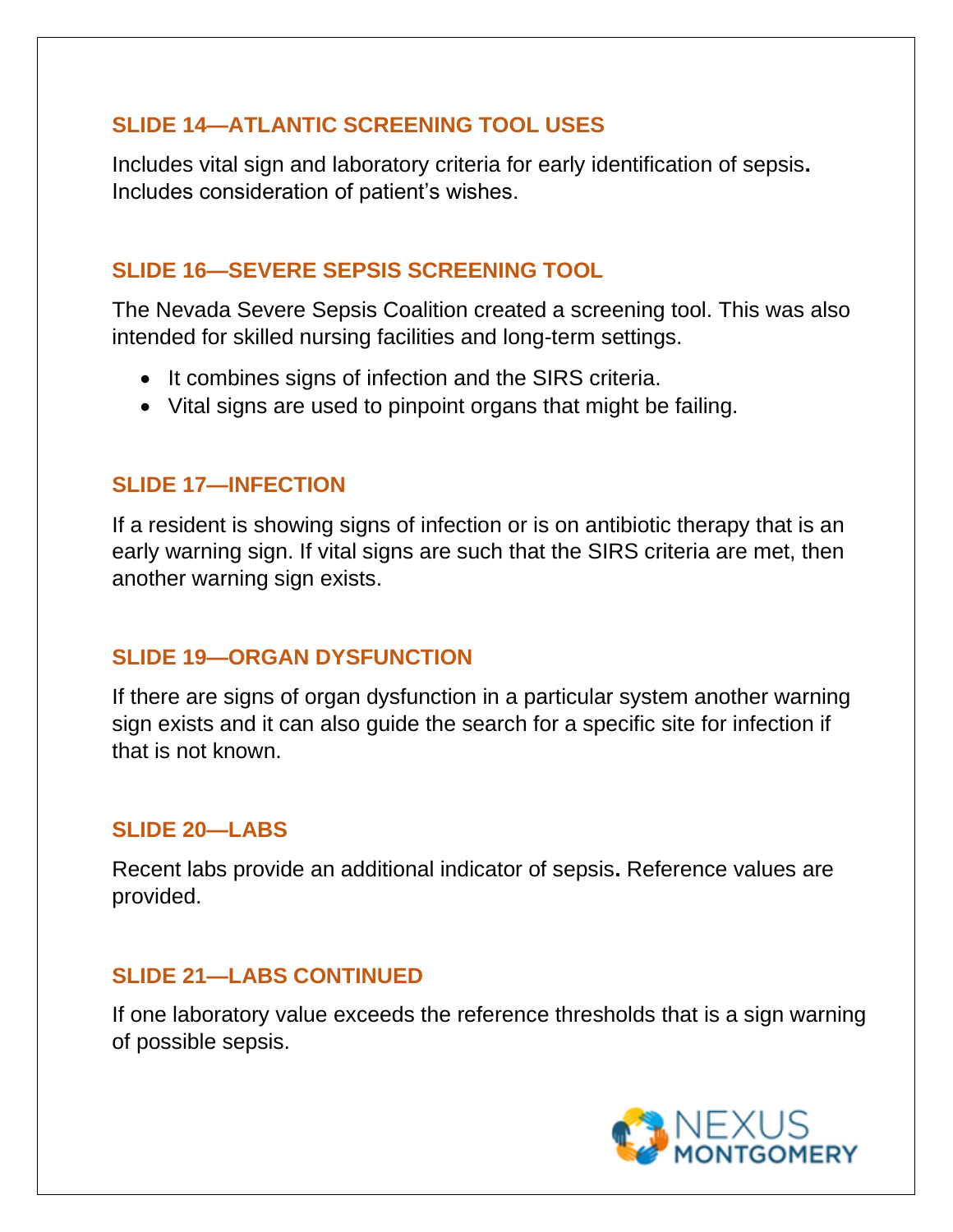## **SLIDE 22—TRANSITION SLIDE SBAR**

## **SLIDE 23—AHRQ SBAR TOOL**

- S stands for Situation
- B for Background
- A for Assessment
- R for Request or Recommendation

**SLIDE 24—SBAR CONTINUED:** Here is an example of SBAR content for a Sepsis report.

- The Situation is that the Resident has screened positive for sepsis using the agreed upon tool for the level of personnel at the facility.
- Background information could include information about whether the resident is being treated for an infection and which organ system is affected. It could also include information about abnormal vital signs.
- Assessment should include additional data such as oxygen saturation.
- Recommendation or Report could include the request to be able to administer the fluid bolus and re-monitor after an hour. It could also include a request for follow up if the resident's hypotension does not resolve with fluid bolus e.g., transfer to an acute care facility.

## **SLIDE 25—SBAR – AHRQ EXAMPLE**

Here is the Situation and Background section of the SBAR which you can find on the AHRQ website here:

[https://www.ahrq.gov/sites/default/files/wysiwyg/nhguide/4\\_TK1\\_T1-](about:blank) [SBAR\\_UTI\\_Final.pdf](about:blank)

## **SLIDE 26—ASSESSMENT PORTION SBAR AHRQ**

Here is the Assessment portion of the AHRQ SBAR.

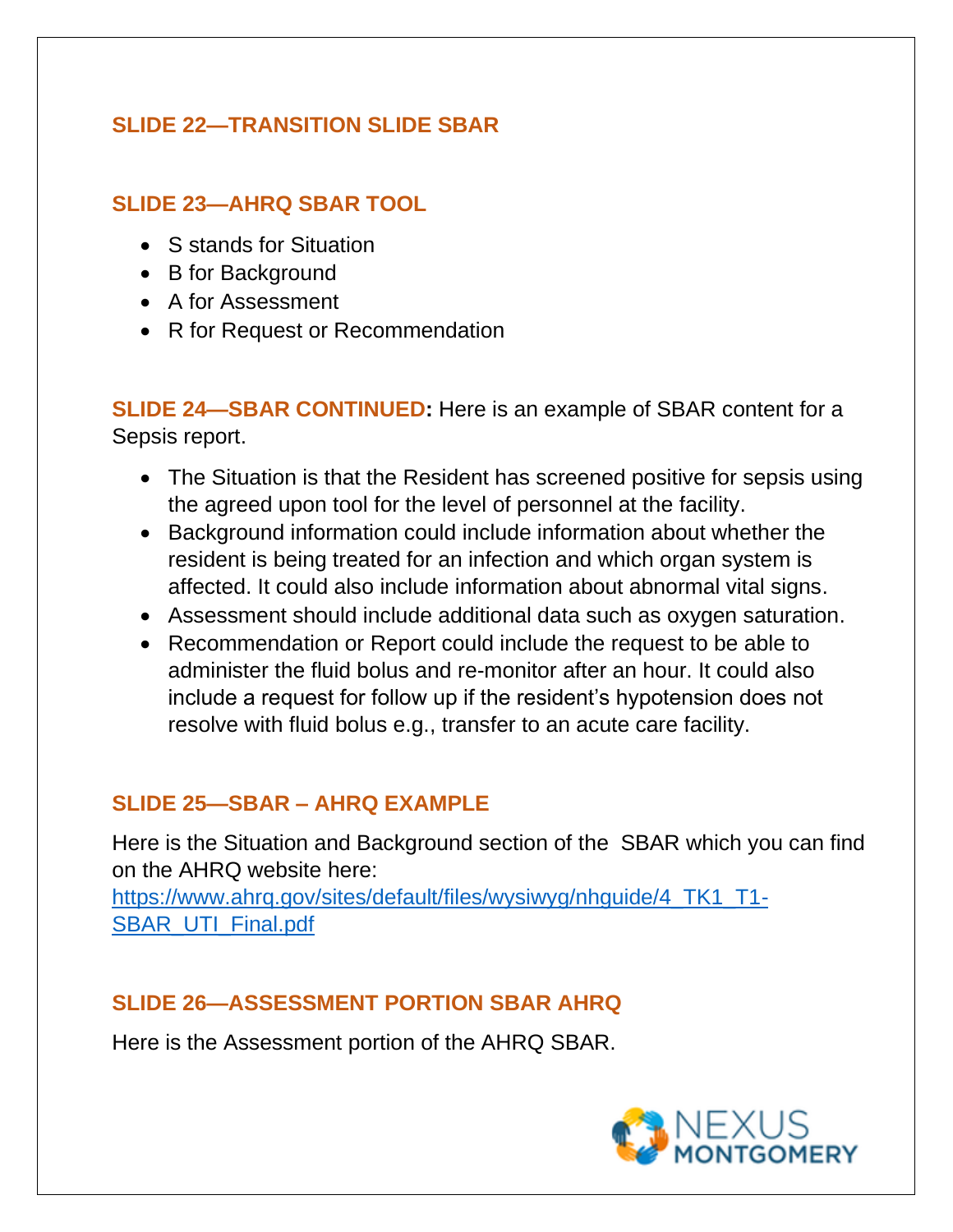#### **SLIDE 27—REQUEST PORTION OF THE AHRQ SBAR**

This is the recommendation section of the AHRQ SBAR.

#### **SLIDE 28—INTERACT SBAR**

This is the INTERACT SBAR tool.

## **SLIDE 29—PROGRESS NOTES ASSOCIATED WITH INTERACT SBAR**

The Assessment section of the AHRQ tool has places for detailed notes for each system.

## **SLIDE 30—PROGRESS NOTES CONTINUED**

## **SLIDE 31—PROGRESS NOTES CONTINUED**

At the end of the form the time and date the clinician was notified is recorded. There is also a section where actions taken can be recorded e.g., testing done, or medications administered.

#### **SLIDE 32—MANAGEMENT/TREATMENT IN LONG TERM CARE SETTINGS**

## **SCRIPT:**

- In order to successfully treat patients for sepsis in skilled nursing facilities, some things must be in place
- A laboratory facility must be able to report labs within a few hours. If you are sending your lab samples to remote locations for analysis, this will greatly compromise your ability to monitor residents who are suspected to be septic.
- It is very helpful to have standing orders in place so that resuscitation does not have to wait for an order to be called in by the attending physician.